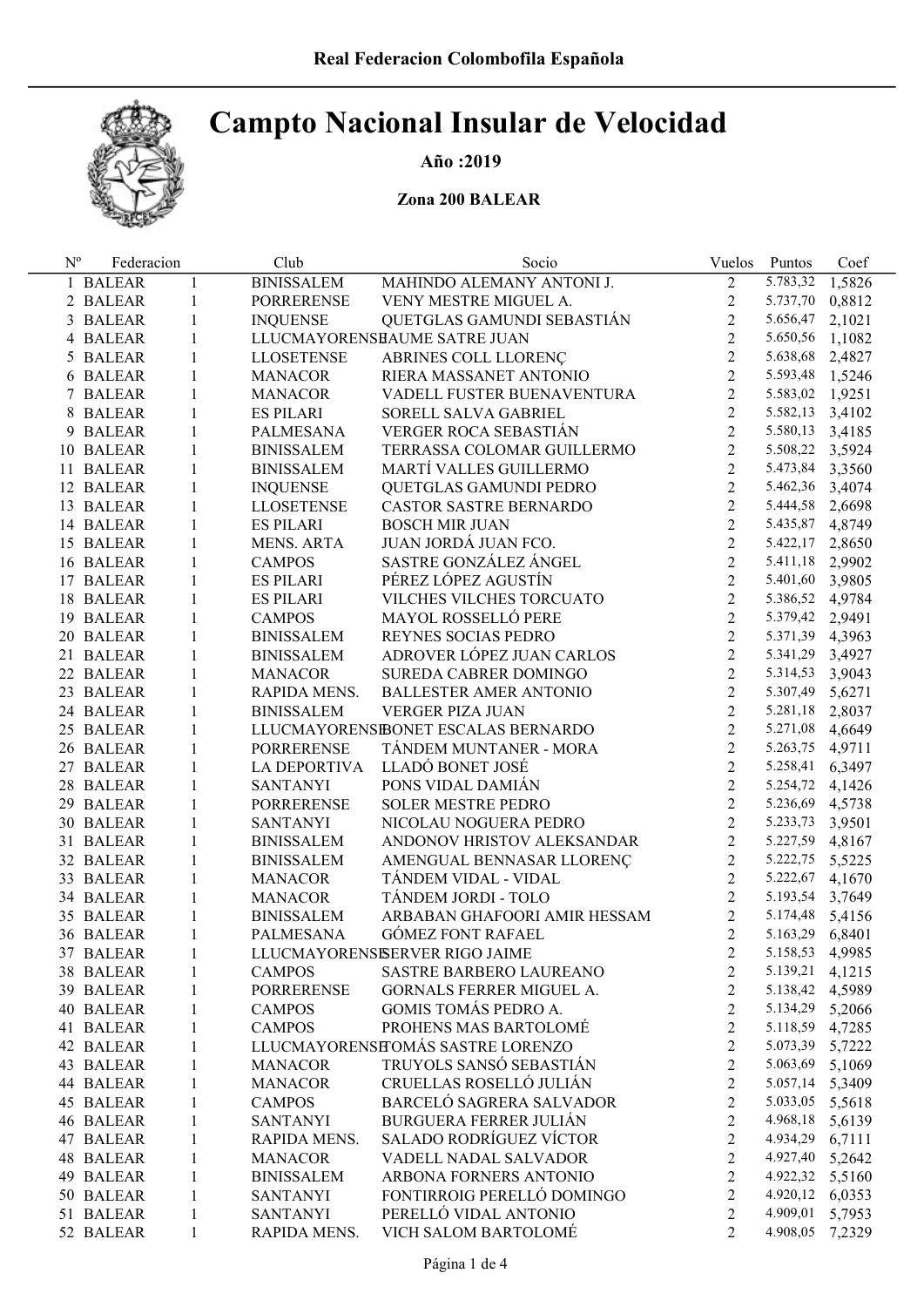# Año :2019

### Zona 200 BALEAR

| $N^{o}$ | Federacion |              | Club                | Socio                                     |                | Vuelos Puntos   | Coef   |
|---------|------------|--------------|---------------------|-------------------------------------------|----------------|-----------------|--------|
|         | 53 BALEAR  | 1            | <b>BINISSALEM</b>   | TERRASSA COSTA MATEO                      | $\overline{2}$ | 4.889,21        | 6,0353 |
|         | 54 BALEAR  | 1            | <b>CAMPOS</b>       | <b>GINARD GINARD JULIÁN</b>               | $\mathbf{2}$   | 4.859,14        | 6,4612 |
|         | 55 BALEAR  | 1            | <b>CAMPOS</b>       | <b>BARCELÓ GARCÍAS JAIME</b>              | $\overline{2}$ | 4.855,68        | 6,6126 |
|         | 56 BALEAR  | 1            | <b>SANTANYI</b>     | <b>BURGUERA VICENS JULIÁN</b>             | $\overline{2}$ | 4.841,44        | 6,6192 |
|         | 57 BALEAR  | $\mathbf{1}$ | <b>BINISSALEM</b>   | SAURINA MORAGUES MIGUEL                   | $\overline{2}$ | 4.798,56 4,9903 |        |
|         | 58 BALEAR  | 1            | RAPIDA MENS.        | COLL BARCELÓ ANTONIO                      | $\overline{2}$ | 4.765,83        | 7,1836 |
|         | 59 BALEAR  | $\mathbf{1}$ |                     | LLUCMAYORENSELULL AXARTELL JAIME          | $\overline{2}$ | 4.725,91        | 5,5051 |
|         | 60 BALEAR  | $\mathbf{1}$ |                     | LLUCMAYORENSPROHENS SALOM ANDRÉS          | $\overline{2}$ | 4.722,91        | 7,0752 |
|         | 61 BALEAR  | $\mathbf{1}$ |                     | LLUCMAYORENSIDLLER MOJER MIGUEL ÁNGEL     | $\overline{2}$ | 4.715,32 6,4507 |        |
|         | 62 BALEAR  | $\mathbf{1}$ | <b>LLOSETENSE</b>   | PERELLÓ PUJADAS CRISTOBAL                 | $\overline{2}$ | 4.687,89 6,7944 |        |
|         | 63 BALEAR  | 1            | <b>SANTANYI</b>     | PERELLÓ VIDAL LORENZO                     | $\overline{2}$ | 4.681,57 7,2112 |        |
|         | 64 BALEAR  | 1            | <b>BINISSALEM</b>   | PARETS SEGUI JOAN                         | $\overline{2}$ | 4.643,22 6,8468 |        |
|         | 65 BALEAR  | $\mathbf{1}$ | <b>BINISSALEM</b>   | LLABRES DEYA LUCAS                        | $\overline{2}$ | 4.612,71        | 5,9776 |
|         | 66 BALEAR  | 1            | RAPIDA MENS.        | ROTGER SÁNCHEZ MARCOS                     | $\overline{2}$ | 4.605,20 3,3541 |        |
|         | 67 BALEAR  | $\mathbf{1}$ | <b>INQUENSE</b>     | TORRENS PLANAS MIGUEL                     | $\overline{2}$ | 4.589,42 3,1482 |        |
|         | 68 BALEAR  | $\mathbf{1}$ | PALMESANA           | VICARIO DORRADO MIGUEL                    | $\overline{2}$ | 4.562,90        | 3,7271 |
|         | 69 BALEAR  | 1            | <b>MANACOR</b>      | POU MESQUIDA JAIME                        | $\overline{2}$ | 4.545,14        | 2,5561 |
|         | 70 BALEAR  | 1            | MANACOR             | ACEDO ORTEGA ENRIQUE                      | $\overline{2}$ | 4.542,79 6,2396 |        |
|         | 71 BALEAR  | $\mathbf{1}$ | PALMESANA           | <b>GIL PALACIO H. MARINA</b>              | $\overline{2}$ | 4.529,29 6,9475 |        |
|         | 72 BALEAR  | 1            | <b>BINISSALEM</b>   | <b>CIRER FERRIOL TONI</b>                 | $\overline{2}$ | 4.526,76        | 7,3152 |
|         | 73 BALEAR  | 1            | RAPIDA MENS.        | PIZA FERRER ANTONIO LUIS                  | $\overline{2}$ | 4.526,48        | 8,0771 |
|         | 74 BALEAR  | 1            | <b>BINISSALEM</b>   | MARTORELL FULLANA JAIME                   | $\overline{2}$ | 4.508,03        | 5,7421 |
|         | 75 BALEAR  | 1            | RAPIDA MENS.        | <b>BLANCO FERRANDO PEDRO</b>              | $\overline{2}$ | 4.491,98 7,3670 |        |
|         | 76 BALEAR  | 1            | PORRERENSE          | NADAL PERELLÓ GABRIEL                     | $\overline{2}$ | 4.486,69        | 7,0963 |
|         | 77 BALEAR  | 1            | LA DEPORTIVA        | JAUME OLIVER ANTONIA                      | $\overline{2}$ | 4.484,74        | 4,0327 |
|         | 78 BALEAR  | 1            | <b>CAMPOS</b>       | LLADÓ MAS BÁRBARA MAGDALEN                | $\overline{2}$ | 4.477,13        | 7,6043 |
|         | 79 BALEAR  | 1            | <b>MENS. ARTA</b>   | TERRASA ROSELLÓ JUAN                      | $\overline{2}$ | 4.455,25 2,7815 |        |
|         | 80 BALEAR  | $\mathbf{1}$ | <b>CAMPOS</b>       | GARCÍAS MEZQUIDA ANTONIO                  | $\overline{2}$ | 4.430,88 3,3252 |        |
|         | 81 BALEAR  | $\mathbf{1}$ | A. POLLESINA        | TORRES LUQUE CRISTÓBAL                    | $\overline{2}$ | 4.282,70        | 7,6229 |
|         | 82 BALEAR  | 1            |                     | LLUCMAYORENSIMONSERRAT RAFAL JULIÁN       | $\overline{2}$ | 4.279,63        | 7,5361 |
|         | 83 BALEAR  | $\mathbf{1}$ | <b>BINISSALEM</b>   | FERRAGUT SEGUÍ ANTONIO                    | $\overline{2}$ | 4.272,58 6,8360 |        |
|         | 84 BALEAR  | $\mathbf{1}$ | <b>MENS. ARTA</b>   | <b>GINARD NICOLAU PEDRO</b>               | $\overline{2}$ | 4.269,99        | 7,6920 |
|         | 85 BALEAR  | $\mathbf{1}$ | <b>LLOSETENSE</b>   | <b>GAYA BAUZA JOAN LLUIS</b>              | $\overline{2}$ | 4.163,07        | 7,1502 |
|         | 86 BALEAR  | 1            | <b>MANACOR</b>      | BLANQUER DOMENGE GUILLERMO                | $\overline{2}$ | 4.101,06 4,0547 |        |
|         | 87 BALEAR  | $\mathbf{1}$ | RAPIDA MENS.        | RODRÍGUEZ MARTÍN JOSÉ                     | $\overline{2}$ | 4.078,64        | 7,3614 |
|         | 88 BALEAR  | 1            | <b>LLOSETENSE</b>   | TÁNDEM VILCHEZ - SÁNCHEZ                  | $\overline{2}$ | 3.997,56 8,9618 |        |
|         | 89 BALEAR  | 1            | <b>LLOSETENSE</b>   | SÁNCHEZ PERELLÓ JOSÉ G.                   | $\overline{c}$ | 3.995,18        | 4,4465 |
|         | 90 BALEAR  | 1            | A. POLLESINA        | MUNTANER ORELL JOSÉ                       | 2              | 3.969,33        | 7,9239 |
|         | 91 BALEAR  | 1            | A. POLLESINA        | TORRES CERDA SEBASTIÁN                    | $\overline{c}$ | 3.965,51        | 3,4227 |
|         | 92 BALEAR  | 1            | <b>LA DEPORTIVA</b> | MONTSERRAT PUJOL JUAN                     | $\overline{c}$ | 3.858,51        | 4,6952 |
|         | 93 BALEAR  | 1            | RAPIDA MENS.        | <b>SALVA FERRA PABLO</b>                  | $\overline{c}$ | 3.829,85 5,9414 |        |
|         | 94 BALEAR  | $\mathbf{1}$ | <b>PORRERENSE</b>   | PUJOL CALAFELL ANTONIO                    | $\overline{2}$ | 3.815,72        | 7,6323 |
|         | 95 BALEAR  | 1            |                     | DERBY MALLORCFAHANDEZH-SAADI FAHANDEZH R. | $\overline{c}$ | 3.774,34        | 5,7742 |
|         | 96 BALEAR  | 1            | <b>INQUENSE</b>     | NICOLAU GAMUNDI SEBASTIA                  | $\overline{c}$ | 3.739,80 1,3943 |        |
|         | 97 BALEAR  | $\mathbf{1}$ | RAPIDA MENS.        | MOREY BARCELÓ SEBASTIÁN                   | $\overline{2}$ | 3.724,91        | 5,7214 |
|         | 98 BALEAR  | 1            | <b>ES PILARI</b>    | SASTRE SANNA PABLO                        | $\overline{c}$ | 3.714,64        | 5,8479 |
|         | 99 BALEAR  | 1            | <b>PORRERENSE</b>   | GONZÁLEZ SITJAR JOSÉ MANUEL               | $\overline{c}$ | 3.714,57        | 4,8941 |
|         | 100 BALEAR | $\mathbf{1}$ | <b>SANTANYI</b>     | LLADÓ SERVERA LUCAS                       | $\overline{2}$ | 3.687,44        | 6,8216 |
|         | 101 BALEAR | $\mathbf{1}$ | <b>CAMPOS</b>       | <b>GINARD LLADÓ JAIME</b>                 | $\overline{c}$ | 3.677,08 6,5499 |        |
|         | 102 BALEAR | 1            | A. POLLESINA        | VARA MARQUET GREGORIO                     | $\overline{2}$ | 3.666,69        | 8,2130 |
|         | 103 BALEAR | 1            |                     | LLUCMAYORENSEBARCELÓ TABERNER BARTOLOMÉ   | $\overline{c}$ | 3.664,50        | 7,2025 |
|         | 104 BALEAR | 1            | <b>MANACOR</b>      | LEBRÓN LINARES JOSÉ                       | 2              | 3.605,11        | 2,2379 |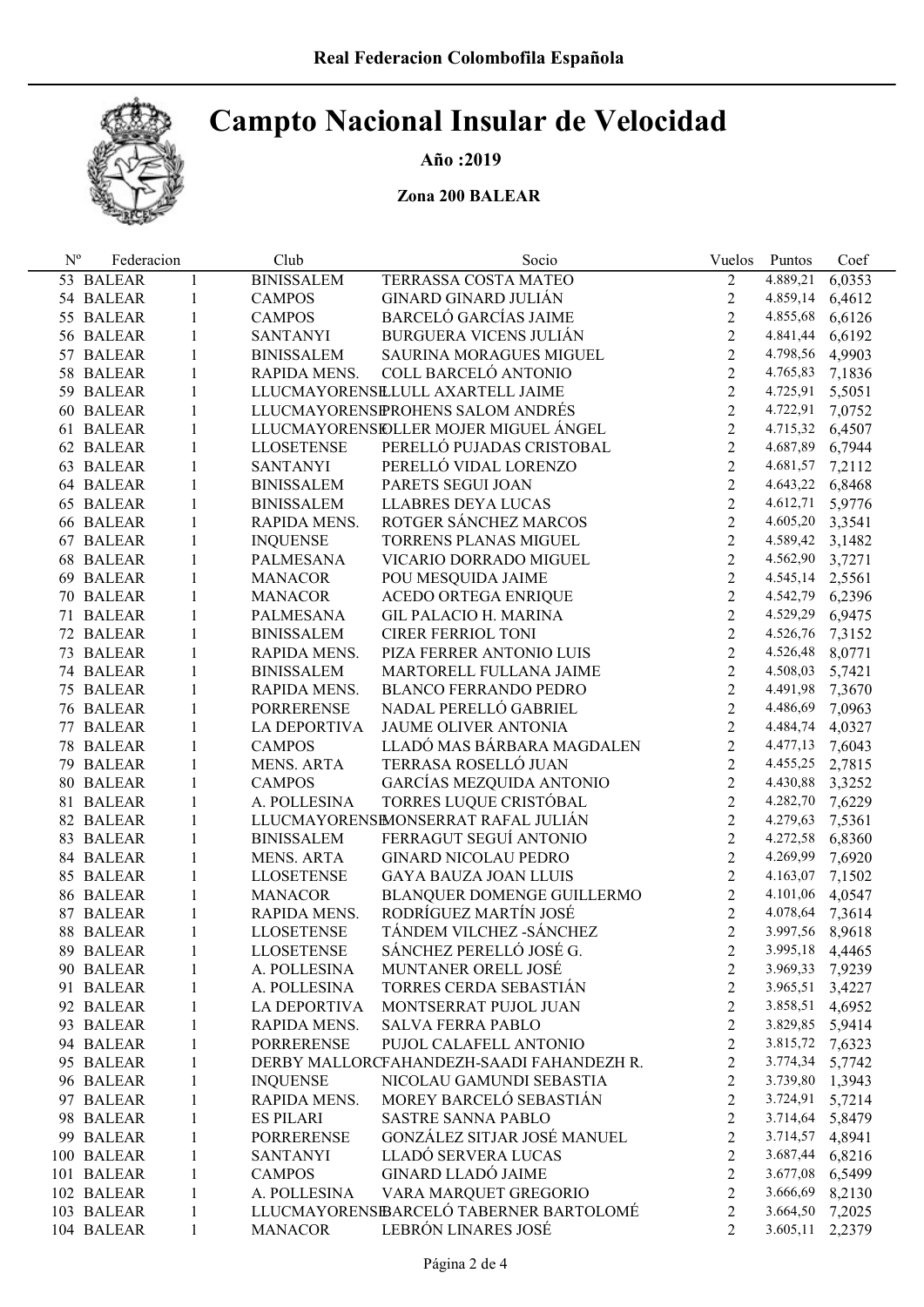# Año :2019

### Zona 200 BALEAR

| $N^{\rm o}$ | Federacion |              | Club                | Socio                                  | Vuelos         | Puntos           | Coef   |
|-------------|------------|--------------|---------------------|----------------------------------------|----------------|------------------|--------|
|             | 105 BALEAR | 1            | <b>BINISSALEM</b>   | BIBILONI JAUME ANTONIO                 | $\overline{2}$ | 3.583,23         | 5,7290 |
|             | 106 BALEAR | 1            | <b>LA DEPORTIVA</b> | TÁNDEM MARCOS - PEDRO                  | $\overline{2}$ | 3.426,30         | 7,6464 |
|             | 107 BALEAR | 1            | <b>SANTANYI</b>     | <b>BLANCH ALCINA ANTONI</b>            | $\overline{2}$ | 3.397,10         | 7,7510 |
|             | 108 BALEAR | $\mathbf{1}$ | MENS. ARTA          | ROSELLÓ BRUNET JAIME                   | 2              | 3.396,51 1,9493  |        |
|             | 109 BALEAR | $\mathbf{1}$ | <b>INQUENSE</b>     | PAYERAS OLIVER PEDRO A.                | 2              | 3.362,55 6,7399  |        |
|             | 110 BALEAR | $\mathbf{1}$ | RAPIDA MENS.        | AMENGUAL CARRILLO GUILLERMO            | $\overline{2}$ | 3.361,32 7,2127  |        |
|             | 111 BALEAR | 1            |                     | LLUCMAYORENSHERNÁNDEZ CABRERA ANTONIO  | $\overline{2}$ | 3.341,57 3,4215  |        |
|             | 112 BALEAR | 1            | <b>BINISSALEM</b>   | ORDINAS SALVA JOAN                     | $\overline{2}$ | 3.265,81 7,2949  |        |
|             | 113 BALEAR | 1            |                     | LLUCMAYORENSICREUS GARAU BARTOLOMÉ     | 2              | 3.253,31 7,7415  |        |
|             | 114 BALEAR | 1            | <b>MENS. ARTA</b>   | <b>CUTILLAS BERGAS JAIME</b>           | $\overline{2}$ | 3.251,66 8,6805  |        |
|             | 115 BALEAR | 1            | <b>BINISSALEM</b>   | JANER BENNASAR MIGUEL                  | $\overline{2}$ | 3.185,08 4,3918  |        |
|             | 116 BALEAR | 1            | PALMESANA           | MUÑOZ GUTIÉRREZ MANUEL                 | $\overline{2}$ | 3.178,30 5,4820  |        |
|             | 117 BALEAR | 1            | <b>CAMPOS</b>       | PROHENS VICENS BARTOLOMÉ               | $\overline{2}$ | 3.156,83 6,8118  |        |
|             | 118 BALEAR | 1            | PALMESANA           | MIR PASTOR MIGUEL                      | $\overline{2}$ | 3.146,91 8,3038  |        |
|             | 119 BALEAR | 1            | MENS. ARTA          | LLANERAS SUREDA JAIME                  | $\overline{2}$ | 3.029,53 8,3190  |        |
|             | 120 BALEAR | 1            | <b>SANTANYI</b>     | MONSERRAT CLAR JUAN                    | $\overline{2}$ | 2.930,05 10,6216 |        |
|             | 121 BALEAR | 1            | PORRERENSE          | VIDAL MAS SEBASTIÁN                    | $\overline{2}$ | 2.864,82 4,1981  |        |
|             | 122 BALEAR | 1            | A. POLLESINA        | <b>SERVERA BORDOY JOSÉ</b>             | 2              | 2.776,30 4,6909  |        |
|             | 123 BALEAR | 1            | <b>BINISSALEM</b>   | SALAS AMENGUAL ARNALDO                 | $\overline{2}$ | 2.750,58 5,2370  |        |
|             | 124 BALEAR | 1            | PALMESANA           | MÁRQUEZ NÚÑEZ MIGUEL                   | $\overline{2}$ | 2.725,24 6,7626  |        |
|             | 125 BALEAR | 1            | <b>CAMPOS</b>       | PROHENS VICENS ANDRÉS                  | $\overline{2}$ | 2.716,46 8,3282  |        |
|             | 126 BALEAR | 1            | PALMESANA           | FANDIÑO RODRÍGUEZ HANZEL               | $\overline{2}$ | 2.662,40 5,8677  |        |
|             | 127 BALEAR | 1            | LA DEPORTIVA        | <b>JURADO MATAS FÉLIX</b>              | $\overline{2}$ | 2.616,78 2,5987  |        |
|             | 128 BALEAR | 1            | <b>ES PILARI</b>    | MARTÍN VIDAL ANTONIO                   | $\overline{2}$ | 2.509,07         | 5,7558 |
|             | 129 BALEAR | 1            | PALMESANA           | REBASSA SASTRE MATIES                  | $\overline{2}$ | 2.394,45 6,7298  |        |
|             | 130 BALEAR | 1            | LA DEPORTIVA        | <b>SEGUI FEMENIAS JORGE</b>            | $\overline{2}$ | 2.360,72 7,4974  |        |
|             | 131 BALEAR | 1            | <b>BINISSALEM</b>   | PIZA SALOM JUAN MIGUEL                 | $\overline{2}$ | 2.292,37 6,1014  |        |
|             | 132 BALEAR | 1            | A. POLLESINA        | LUCESCU VALENTIN                       | 2              | 2.272,65 5,0438  |        |
|             | 133 BALEAR | 1            | RAPIDA MENS.        | TÁNDEM LORENTE CAÑELLAS                | 2              | 2.234,45 4,1122  |        |
|             | 134 BALEAR | 1            | <b>CAMPOS</b>       | LLUCH DUBÓN SANTIAGO                   | $\overline{2}$ | 2.228,03 3,6289  |        |
|             | 135 BALEAR | 1            | <b>BINISSALEM</b>   | ADRÓVER FORNES CARLOS                  | $\overline{2}$ | 2.174,90 4,4783  |        |
|             | 136 BALEAR | 1            | <b>SANTANYI</b>     | SERRA BONET ANTONIO                    | $\overline{2}$ | 2.071,99 6,1019  |        |
|             | 137 BALEAR | 1            | <b>SANTANYI</b>     | BURGUERA VIDAL ANTONIO                 | $\overline{2}$ | 1.977,56 12,1300 |        |
|             | 138 BALEAR | 1            | RAPIDA MENS.        | VICH MARTORELL IGNACIO                 | $\overline{2}$ | 1.947,65 0,4267  |        |
|             | 139 BALEAR | 1            | PALMESANA           | BORRÁS GABALDÓN MIGUEL                 | 2              | 1.913,01 8,1625  |        |
|             | 140 BALEAR | 1            | <b>LA DEPORTIVA</b> | BISBAL MORA JOAN JESÚS                 | 2              | 1.721,49 2,3322  |        |
|             | 141 BALEAR | 1            | <b>ES PILARI</b>    | MONTILLA MORENO FRANCISCO A.           | $\overline{2}$ | 1.200,94         | 2,7746 |
|             | 142 BALEAR | 1            | <b>BINISSALEM</b>   | FERNANDEZ FERNANDEZ DAVID              | 1              | 2.828,21         | 1,3349 |
|             | 143 BALEAR | 1            | <b>PALMESANA</b>    | <b>GONZÁLEZ FERRER SALVADOR</b>        | 1              | 2.746,31         | 2,3191 |
|             | 144 BALEAR | 1            | MENS. ARTA          | CONESA MUÑOZ XAVIER                    | 1              | 2.667,04         | 1,8864 |
|             | 145 BALEAR | 1            | <b>SANTANYI</b>     | ADROVER VIDAL BARTOLOMÉ                | 1              | 2.634,65         | 2,2933 |
|             | 146 BALEAR | 1            | <b>BINISSALEM</b>   | FERRER RAMIS GUILLÉN                   | 1              | 2.583,68         | 2,3723 |
|             | 147 BALEAR | 1            | <b>INQUENSE</b>     | FRONTERA MOREY JAIME                   | 1              | 2.537,94         | 2,7102 |
|             | 148 BALEAR | 1            | <b>LLOSETENSE</b>   | VILLALONGA COLL LORENZO                | 1              | 2.505,13         | 3,4835 |
|             | 149 BALEAR | 1            | <b>MANACOR</b>      | <b>GERTZ HANS WILHELM</b>              | 1              | 2.438,57         | 2,6071 |
|             | 150 BALEAR | 1            |                     | LLUCMAYORENSEALLESTER SERVERA SEBASTIÁ | 1              | 2.198,64         | 4,0679 |
|             | 151 BALEAR | 1            | <b>MANACOR</b>      | NICOLAU SALOM JUAN                     | 1              | 2.041,92         | 2,9296 |
|             | 152 BALEAR | 1            | RAPIDA MENS.        | CABOT BRUNET JUAN                      | 1              | 1.863,36         | 5,6703 |
|             | 153 BALEAR | 1            | A. POLLESINA        | SÁEZ GOMILA JUAN                       | 1              | 1.652,90         | 1,8819 |
|             | 154 BALEAR | 1            | <b>CAMPOS</b>       | ABRAHAM VILA SEBASTIÁN                 | 1              | 1.465,51         | 5,7248 |
|             | 155 BALEAR | 1            | LA DEPORTIVA        | PIZA GELABERT JOSÉ                     | 1              | 1.382,73         | 2,4204 |
|             | 156 BALEAR | 1            | A. POLLESINA        | CORRO CIFRE JUAN JOSÉ                  | 1              | 1.301,50         | 3,0384 |
|             |            |              |                     |                                        |                |                  |        |